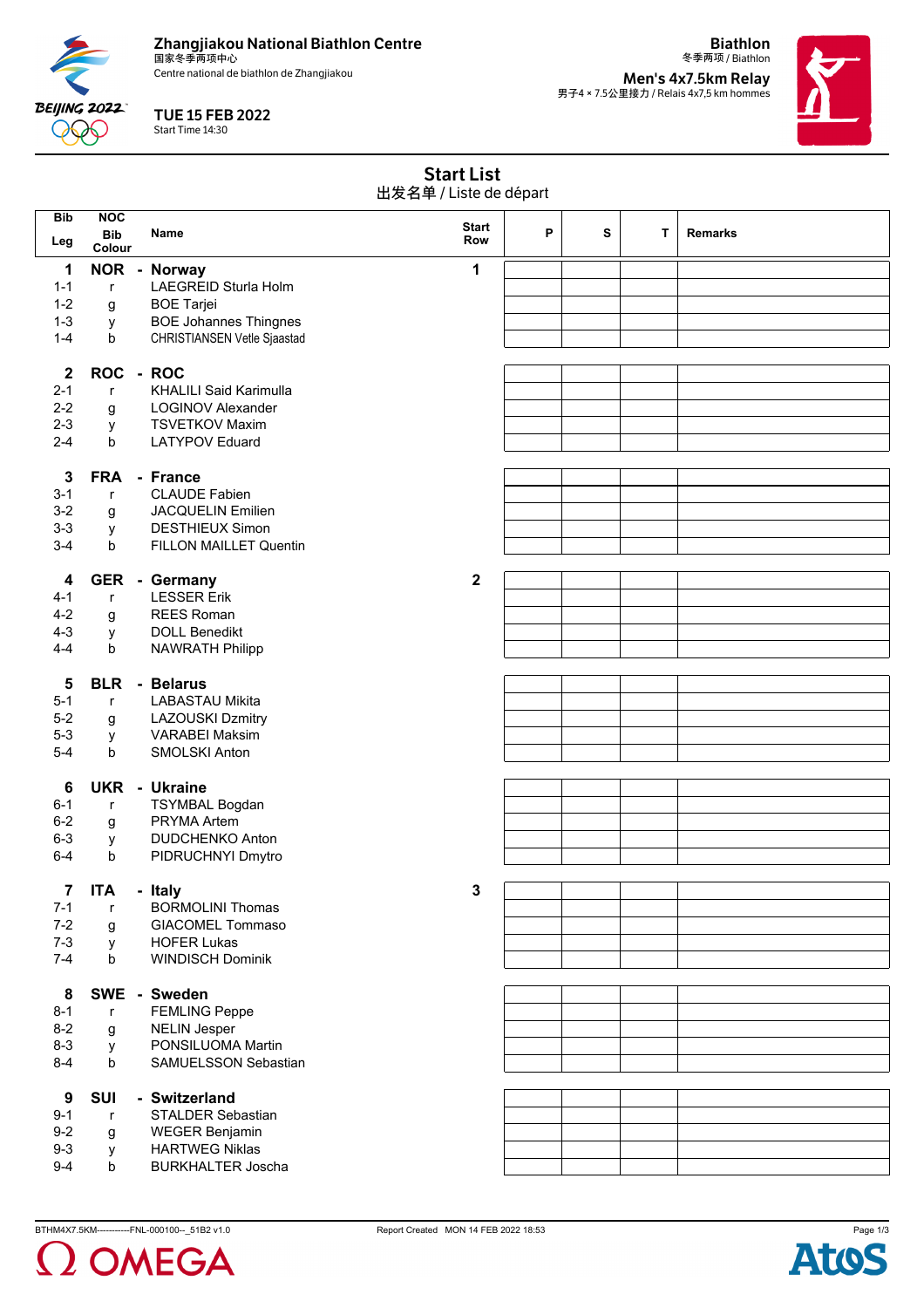**Zhangjiakou National Biathlon Centre**

**BEIJING 2022**  $\Theta$ 

———————————————————<br>国家冬季两项中心 Centre national de biathlon de Zhangjiakou

TUE 15 FEB 2022 Start Time 14:30

冬季两项 / Biathlon **Men's 4x7.5km Relay<br>男子4 × 7.5公里接力 / Relais 4x7,5 km hommes** 

**Biathlon**



|            | <b>Start List</b><br>出发名单 / Liste de départ |                      |                                       |                         |   |   |   |                |  |
|------------|---------------------------------------------|----------------------|---------------------------------------|-------------------------|---|---|---|----------------|--|
| <b>Bib</b> | <b>NOC</b>                                  |                      |                                       |                         |   |   |   |                |  |
|            | <b>Bib</b>                                  |                      | Name                                  | <b>Start</b>            | P | s | т | <b>Remarks</b> |  |
| Leg        | Colour                                      |                      |                                       | Row                     |   |   |   |                |  |
|            |                                             |                      |                                       |                         |   |   |   |                |  |
| 10         | <b>CAN</b>                                  |                      | - Canada                              | $\overline{\mathbf{4}}$ |   |   |   |                |  |
| $10-1$     | $\mathsf{r}$                                | <b>RUNNALLS Adam</b> |                                       |                         |   |   |   |                |  |
| $10 - 2$   | g                                           |                      | <b>GOW Christian</b>                  |                         |   |   |   |                |  |
| $10-3$     | у                                           |                      | <b>BURNOTTE Jules</b>                 |                         |   |   |   |                |  |
| $10 - 4$   | b                                           |                      | <b>GOW Scott</b>                      |                         |   |   |   |                |  |
|            |                                             |                      |                                       |                         |   |   |   |                |  |
| 11         | <b>SLO</b>                                  |                      | - Slovenia                            |                         |   |   |   |                |  |
| $11 - 1$   | $\mathsf{r}$                                |                      | DOVZAN Miha                           |                         |   |   |   |                |  |
| $11 - 2$   | g                                           |                      | <b>FAK Jakov</b>                      |                         |   |   |   |                |  |
| $11-3$     | У                                           |                      | PLANKO Lovro                          |                         |   |   |   |                |  |
| $11 - 4$   | b                                           |                      | <b>TRSAN Rok</b>                      |                         |   |   |   |                |  |
|            |                                             |                      |                                       |                         |   |   |   |                |  |
| 12         | <b>FIN</b>                                  |                      | - Finland                             |                         |   |   |   |                |  |
| $12 - 1$   | $\mathsf{r}$                                |                      | <b>LAITINEN Heikki</b>                |                         |   |   |   |                |  |
| $12 - 2$   | g                                           |                      | <b>SEPPALA Tero</b>                   |                         |   |   |   |                |  |
| $12 - 3$   | У                                           |                      | HIIDENSALO Olli                       |                         |   |   |   |                |  |
| $12 - 4$   | b                                           |                      | <b>HARJULA Tuomas</b>                 |                         |   |   |   |                |  |
|            |                                             |                      |                                       |                         |   |   |   |                |  |
|            |                                             |                      |                                       |                         |   |   |   |                |  |
| 13         | <b>CZE</b>                                  |                      | - Czech Republic                      | 5                       |   |   |   |                |  |
| $13 - 1$   | $\mathsf{r}$                                |                      | <b>STVRTECKY Jakub</b>                |                         |   |   |   |                |  |
| $13 - 2$   | g                                           |                      | <b>KARLIK Mikulas</b>                 |                         |   |   |   |                |  |
| $13 - 3$   | у                                           |                      | VACLAVIK Adam                         |                         |   |   |   |                |  |
| $13-4$     | b                                           |                      | <b>KRCMAR Michal</b>                  |                         |   |   |   |                |  |
|            |                                             |                      |                                       |                         |   |   |   |                |  |
| 14         | <b>AUT</b>                                  |                      | - Austria                             |                         |   |   |   |                |  |
| $14-1$     | $\mathsf{r}$                                |                      | <b>KOMATZ David</b>                   |                         |   |   |   |                |  |
| $14-2$     | g                                           |                      | <b>EDER Simon</b>                     |                         |   |   |   |                |  |
| $14-3$     | У                                           |                      | <b>LEITNER Felix</b>                  |                         |   |   |   |                |  |
| $14 - 4$   | b                                           |                      | <b>LEMMERER Harald</b>                |                         |   |   |   |                |  |
|            |                                             |                      |                                       |                         |   |   |   |                |  |
| 15         |                                             |                      | <b>USA - United States of America</b> |                         |   |   |   |                |  |
| $15-1$     | $\mathsf{r}$                                |                      | <b>DOHERTY Sean</b>                   |                         |   |   |   |                |  |
| $15 - 2$   | g                                           |                      | <b>BROWN Jake</b>                     |                         |   |   |   |                |  |
| $15 - 3$   | у                                           |                      | <b>SCHOMMER Paul</b>                  |                         |   |   |   |                |  |
| $15 - 4$   | b                                           |                      | NORDGREN Leif                         |                         |   |   |   |                |  |
|            |                                             |                      |                                       |                         |   |   |   |                |  |
| 16         | <b>EST</b>                                  |                      | - Estonia                             | 6                       |   |   |   |                |  |
| $16-1$     |                                             |                      | ZAHKNA Rene                           |                         |   |   |   |                |  |
|            | r                                           |                      |                                       |                         |   |   |   |                |  |
| $16 - 2$   | g                                           |                      | <b>SIIMER Kristo</b>                  |                         |   |   |   |                |  |
| $16 - 3$   | y                                           |                      | <b>ERMITS Kalev</b>                   |                         |   |   |   |                |  |
| $16 - 4$   | b                                           |                      | <b>RAENKEL Raido</b>                  |                         |   |   |   |                |  |
|            |                                             |                      |                                       |                         |   |   |   |                |  |
| 17         | LTU                                         |                      | - Lithuania                           |                         |   |   |   |                |  |
| $17 - 1$   | $\mathsf{r}$                                |                      | <b>KAUKENAS Tomas</b>                 |                         |   |   |   |                |  |
| $17 - 2$   | g                                           |                      | STROLIA Vytautas                      |                         |   |   |   |                |  |
| $17-3$     | У                                           |                      | DOMBROVSKI Karol                      |                         |   |   |   |                |  |
| $17-4$     | b                                           |                      | <b>BANYS Linas</b>                    |                         |   |   |   |                |  |
|            |                                             |                      |                                       |                         |   |   |   |                |  |
| 18         | <b>BUL</b>                                  |                      | - Bulgaria                            |                         |   |   |   |                |  |
| $18-1$     | $\mathsf{r}$                                |                      | <b>TODEV Blagoy</b>                   |                         |   |   |   |                |  |
| $18-2$     | g                                           |                      | <b>ILIEV Vladimir</b>                 |                         |   |   |   |                |  |
| $18-3$     | У                                           |                      | <b>GERDZHIKOV Dimitar</b>             |                         |   |   |   |                |  |
| $18-4$     | b                                           |                      | SINAPOV Anton                         |                         |   |   |   |                |  |